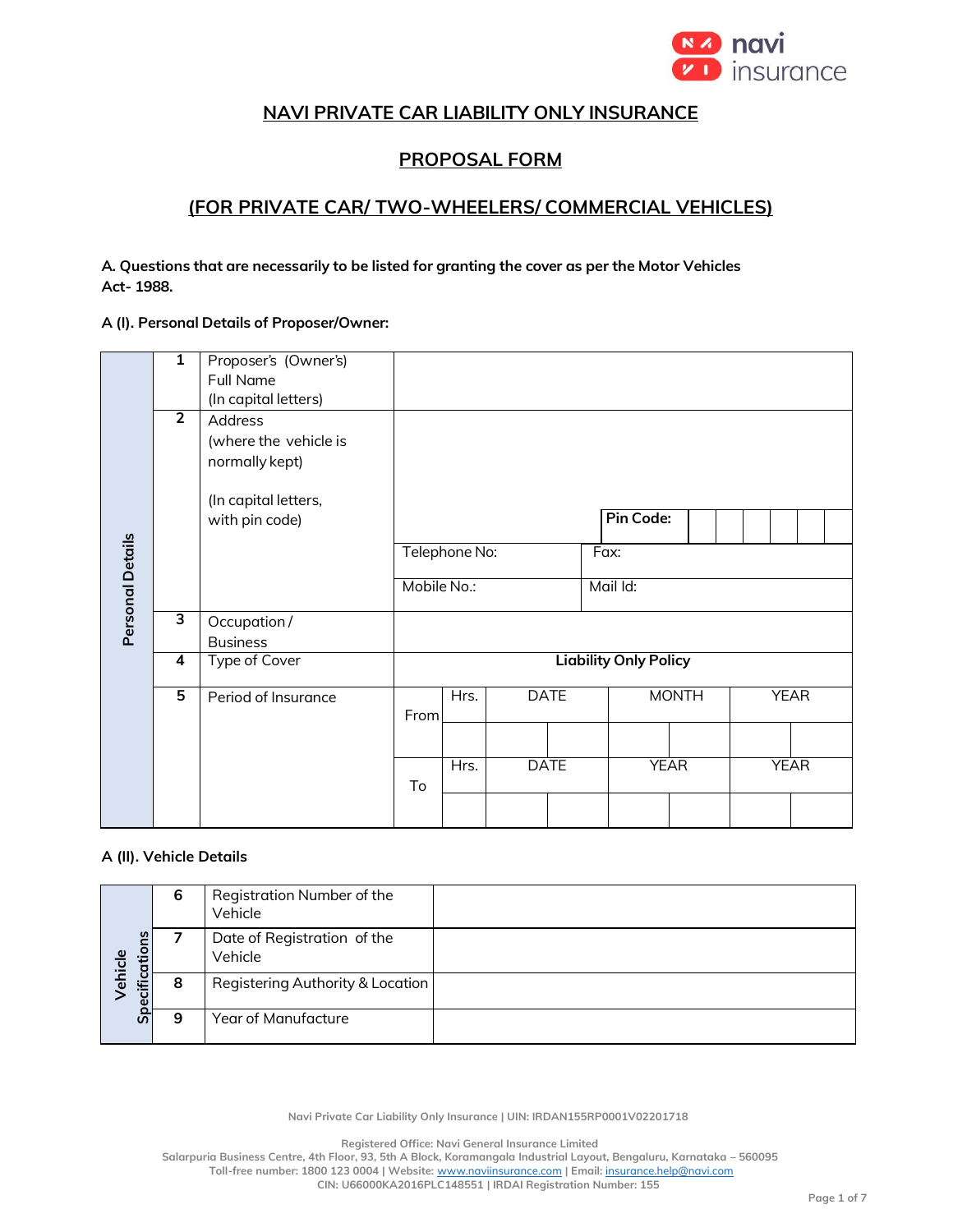

|                           | 10 | Engine Number                                                                                                          |            |                         |            |           |           |  |  |
|---------------------------|----|------------------------------------------------------------------------------------------------------------------------|------------|-------------------------|------------|-----------|-----------|--|--|
|                           | 11 | Chassis Number                                                                                                         |            |                         |            |           |           |  |  |
|                           | 12 | Make of the Vehicle                                                                                                    |            |                         |            |           |           |  |  |
|                           | 13 | Model                                                                                                                  |            |                         |            |           |           |  |  |
|                           | 14 | Type of Body                                                                                                           |            |                         |            |           |           |  |  |
|                           | 15 | Cubic Capacity of the Vehicle                                                                                          |            |                         |            |           |           |  |  |
|                           | 16 | Seating Capacity including<br>Driver                                                                                   |            |                         |            |           |           |  |  |
|                           | 17 | Whether vehicle is driven by<br>non-conventional source of<br>power/CNG/LPG/Bi-Fuel?<br>If 'YES', please give details. |            |                         |            |           |           |  |  |
|                           | 18 | Whether the use of vehicle is<br>limited to own premises?                                                              |            | <b>YES</b>              |            | NO.       |           |  |  |
|                           | 19 | Whether the vehicle is used for<br>commercial purpose?                                                                 |            |                         | <b>YES</b> |           | NO.       |  |  |
|                           | 20 | Whether the vehicle is used<br>for driving tuitions? (GR-44)                                                           |            |                         | <b>YES</b> |           | NO.       |  |  |
|                           | 21 | Details of Hire Purchase /<br>Hypothecation / Lease                                                                    |            | (IMT-5)/(IMT-7)/(IMT-6) |            |           |           |  |  |
|                           |    | a) Is the vehicle proposed for<br>insurance is:                                                                        |            |                         |            |           |           |  |  |
|                           |    | i) Under Hire Purchase?                                                                                                |            | <b>YES</b>              |            | <b>NO</b> |           |  |  |
|                           |    | ii) Under Lease Agreement?                                                                                             |            |                         | <b>YES</b> |           | <b>NO</b> |  |  |
|                           |    | iii) Under Hypothecation?                                                                                              |            |                         | <b>YES</b> |           | <b>NO</b> |  |  |
|                           |    | b) If 'YES', give name and address<br>of concerned party/parties:                                                      |            |                         |            |           |           |  |  |
|                           |    | Note: (Copies of R.C and fitness certificate should be submitted along with the<br>proposal form)                      |            |                         |            |           |           |  |  |
|                           |    | Coverage for liability against Third Party Risks (Death<br>or Bodily Injury) required in respect of:                   |            |                         |            |           |           |  |  |
|                           |    | (i) Owner Driver only                                                                                                  | <b>YES</b> |                         | NO.        |           |           |  |  |
| Bodily Injury             |    | (ii) Any person other than Paid Driver                                                                                 | <b>YES</b> |                         | NO.        |           |           |  |  |
|                           | 22 | If 'YES', give details of such other persons                                                                           |            |                         |            |           |           |  |  |
| Third Party Risks: Death/ |    | $\mathbf{1}$                                                                                                           |            |                         |            |           |           |  |  |
|                           |    | $\overline{2}$                                                                                                         |            |                         |            |           |           |  |  |
|                           |    | 3                                                                                                                      |            |                         |            |           |           |  |  |
|                           |    |                                                                                                                        |            |                         |            |           |           |  |  |

**Registered Office: Navi General Insurance Limited**

**Salarpuria Business Centre, 4th Floor, 93, 5th A Block, Koramangala Industrial Layout, Bengaluru, Karnataka – 560095 Toll-free number: 1800 123 0004 | Website:** [www.naviinsurance.com](http://www.naviinsurance.com/) **| Email:** [insurance.help@navi.com](mailto:insurance.help@navi.com)

**CIN: U66000KA2016PLC148551 | IRDAI Registration Number: 155**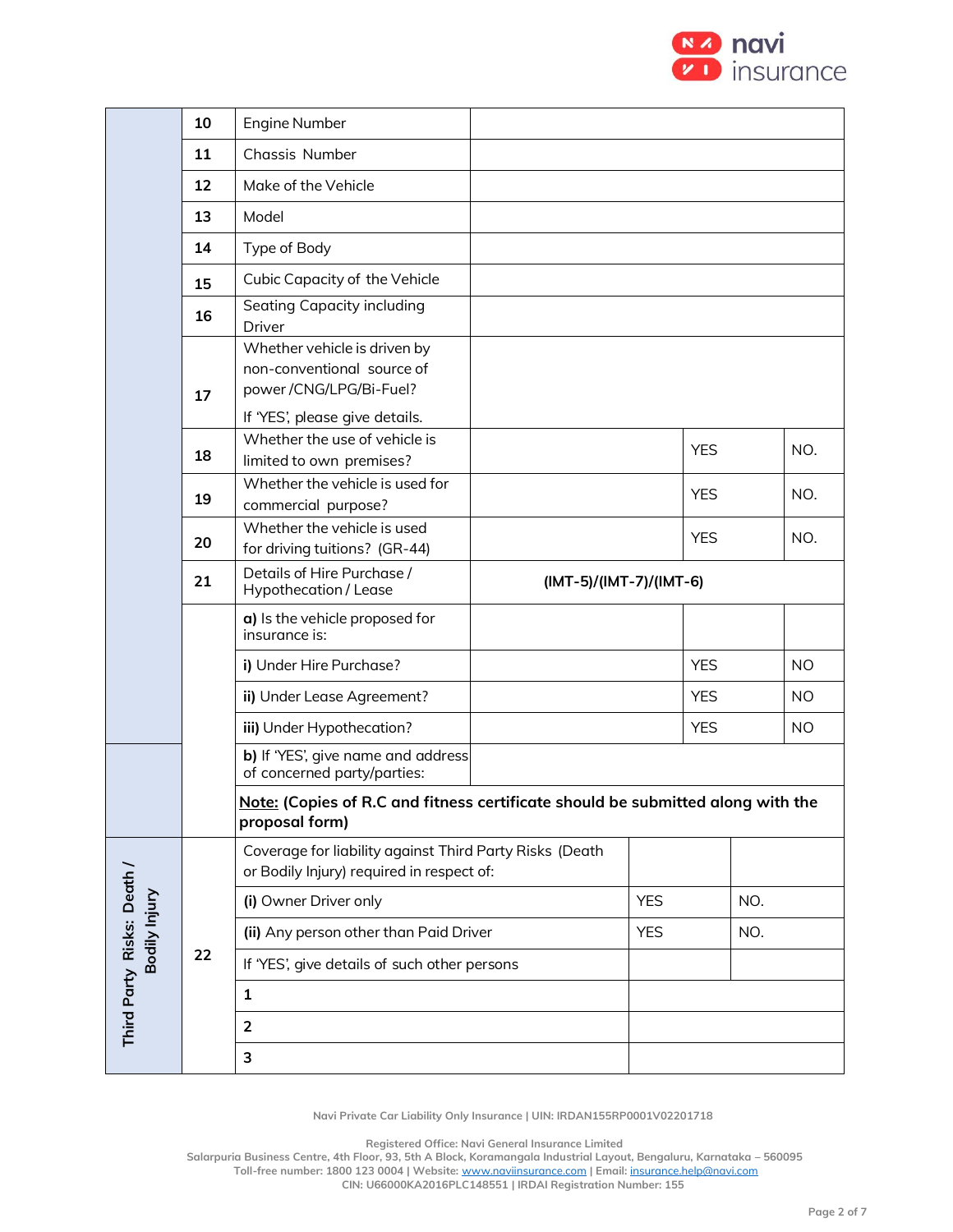

|                                                                                                                           |                                                                                                                                                | <b>Note:</b><br>1. Section 146 of Motor Vehicles Act-1988 makes it mandatory for the owner of the<br>vehicle to ensure that he or any other person authorized by him to drive a vehicle in<br>public place has insurance against third party risks. (The explanation to Section 146<br>exempts the paid driver)<br>2. As per Section 147 (2) (a). The liability is 'as incurred 'in the case of death / bodily injury of<br>a third party]<br>Do you wish to have the statutory Third-Party |                  |           |  |  |  |  |
|---------------------------------------------------------------------------------------------------------------------------|------------------------------------------------------------------------------------------------------------------------------------------------|---------------------------------------------------------------------------------------------------------------------------------------------------------------------------------------------------------------------------------------------------------------------------------------------------------------------------------------------------------------------------------------------------------------------------------------------------------------------------------------------|------------------|-----------|--|--|--|--|
| Third party<br>Risks: TPPD                                                                                                | $(INT-20)$<br>Property Damage (TPPD) liability of Rs. 6000/-<br><b>YES</b><br>23<br>only?<br>[For additional TPPD limits, please see Q.No. 25] |                                                                                                                                                                                                                                                                                                                                                                                                                                                                                             |                  |           |  |  |  |  |
|                                                                                                                           |                                                                                                                                                | Legal liability to persons employed in connection with operation of the vehicle, who are<br>'workmen'. [The liability of the Employer under the Employees 'Compensation Act-1923 is<br>covered under the Motor Vehicles Act-1988.)                                                                                                                                                                                                                                                          |                  |           |  |  |  |  |
|                                                                                                                           | 24                                                                                                                                             | 1) Drivers                                                                                                                                                                                                                                                                                                                                                                                                                                                                                  | (No. of persons: |           |  |  |  |  |
| Third Party Risks: Liability to Employee under<br>E.C. Act-1923(Compulsorily to be covered by<br>1988)<br><b>IN.V ACT</b> |                                                                                                                                                | 2) Employees (Workmen)<br>(No. of persons:                                                                                                                                                                                                                                                                                                                                                                                                                                                  |                  |           |  |  |  |  |
|                                                                                                                           |                                                                                                                                                | (Note: The Motor Vehicles Act-1988 under Sec. 147 (1) (ii) (i) covers liability to employees<br>who are Employees within the meaning of the Employees 'Compensation Act-1923.]<br>[For additional coverage, please refer to Q.No. 26]                                                                                                                                                                                                                                                       |                  |           |  |  |  |  |
|                                                                                                                           |                                                                                                                                                | B. Questions that provide additional covers as per IMT Endorsements                                                                                                                                                                                                                                                                                                                                                                                                                         |                  |           |  |  |  |  |
|                                                                                                                           | 25                                                                                                                                             | The Policy provides additional Third Party Property                                                                                                                                                                                                                                                                                                                                                                                                                                         |                  |           |  |  |  |  |
| Addl. TPPD                                                                                                                | 39<br>$\frac{\alpha}{\sigma}$                                                                                                                  | Damage liability limit for Two-wheeler Rs. 1,00,000 and<br>for other class of vehicle Rs. 7,50,000/-. Do you wish to<br>cover the additional limit?                                                                                                                                                                                                                                                                                                                                         | <b>YES</b>       | <b>NO</b> |  |  |  |  |
|                                                                                                                           |                                                                                                                                                | [Refer to Q.No. 23]                                                                                                                                                                                                                                                                                                                                                                                                                                                                         |                  |           |  |  |  |  |
| Liability to<br>Employee<br>Additional                                                                                    | 26                                                                                                                                             | Do you wish to cover wider legal liability to employees<br>who are 'workmen'?                                                                                                                                                                                                                                                                                                                                                                                                               | <b>YES</b>       | <b>NO</b> |  |  |  |  |

**Registered Office: Navi General Insurance Limited**

**Salarpuria Business Centre, 4th Floor, 93, 5th A Block, Koramangala Industrial Layout, Bengaluru, Karnataka – 560095**

**Toll-free number: 1800 123 0004 | Website:** [www.naviinsurance.com](http://www.naviinsurance.com/) **| Email:** [insurance.help@navi.com](mailto:insurance.help@navi.com) **CIN: U66000KA2016PLC148551 | IRDAI Registration Number: 155**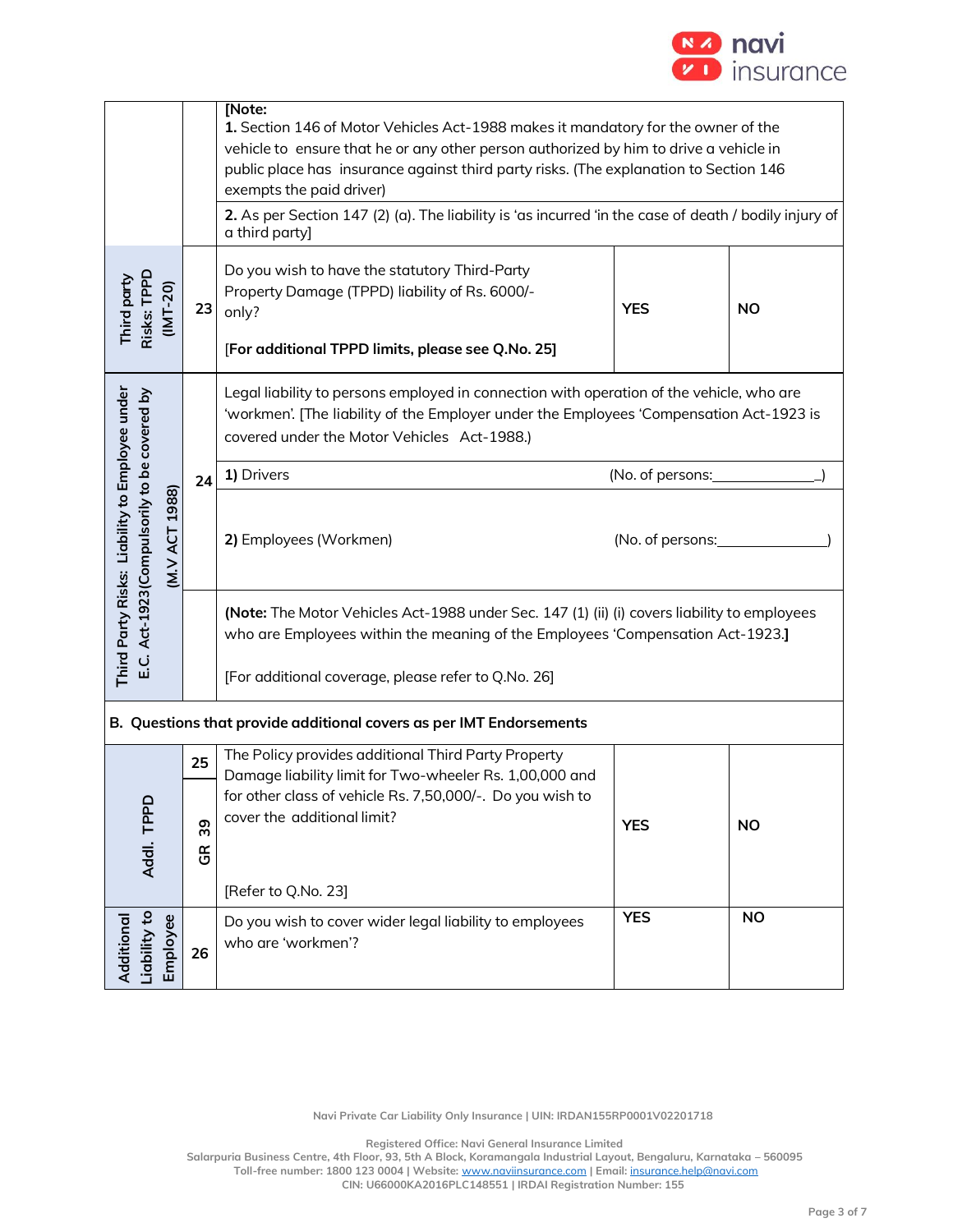

|                                                    | $(NT-28)$        | This information is sought to cover in addition to liability<br>under the Employees' Compensation Act-1923, also<br>liability under the Fatal Accidents Act-1855 and the<br>Common Law]<br>Note: The additional liability under Common Law<br>and Fatal Accidents Act in respect of employees who<br>are employees is covered under this endorsement<br>[Refer to Q.No. 24]                                                                                                                                                                                                                                                                                                                                                                                                                                       |            |           |  |  |  |  |
|----------------------------------------------------|------------------|-------------------------------------------------------------------------------------------------------------------------------------------------------------------------------------------------------------------------------------------------------------------------------------------------------------------------------------------------------------------------------------------------------------------------------------------------------------------------------------------------------------------------------------------------------------------------------------------------------------------------------------------------------------------------------------------------------------------------------------------------------------------------------------------------------------------|------------|-----------|--|--|--|--|
| Liability to Employees<br>who are not<br>Employee' | 27<br>$(1MT-29)$ | Do you wish to cover wider legal liability to employees<br>who are NOT 'Employees'?<br>(Note: The liability under Common Law and Fatal<br>Accidents Act-1855 in respect of employees who are<br>Employees can<br>be covered under this<br>not<br>endorsement).                                                                                                                                                                                                                                                                                                                                                                                                                                                                                                                                                    | <b>YES</b> | <b>NO</b> |  |  |  |  |
| Personal Accident Cover of Owner Driver            | 28               | Personal Accident Cover for Owner Driver is compulsory in the Liability Only<br>Cover. Please give details of nomination:<br>(a) Name of the Nominee & Age<br>(b) Relationship<br>(c) Name of the Appointee<br>(If Nominee is a Minor)<br>(d) Relationship to the Nominee:<br>(Note:<br>1. Personal Accident cover for Owner Driver is compulsory for Sum Insured of Rs.<br>15,00,000/- for Commercial Vehicles.<br>2. Compulsory PA cover for owner driver cannot be granted where a vehicle is owned<br>by a company, a partnership firm or a similar body corporate or where the owner-<br>driver does not hold an effective driving license)<br>Do you already have a 24-hour Personal Accident cover against Death and<br>Permanent Disability (Total and Partial) for Capital Sum Insured of at least Rs.15 |            |           |  |  |  |  |

**Registered Office: Navi General Insurance Limited**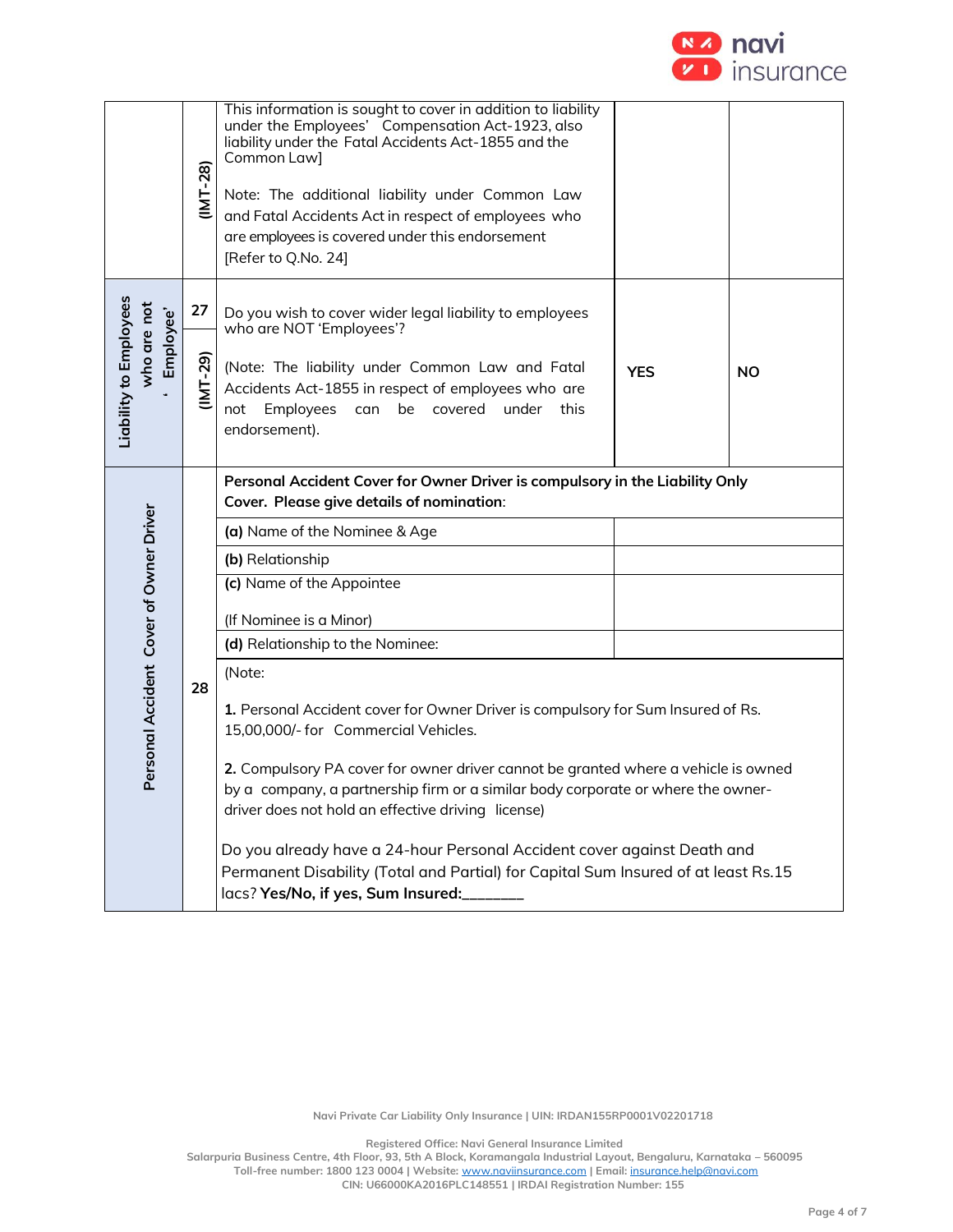

|                                              | 29                                                                                                                                                                                                                                                                                                                                                                                            |                | Do you wish to include Personal Accident cover<br>for named persons? |             | <b>YES</b>  | NO.            |                                                                                                 |            |                                                                                            |
|----------------------------------------------|-----------------------------------------------------------------------------------------------------------------------------------------------------------------------------------------------------------------------------------------------------------------------------------------------------------------------------------------------------------------------------------------------|----------------|----------------------------------------------------------------------|-------------|-------------|----------------|-------------------------------------------------------------------------------------------------|------------|--------------------------------------------------------------------------------------------|
|                                              |                                                                                                                                                                                                                                                                                                                                                                                               |                | If YES, give name and Capital Sum Insured (CSI)                      |             |             |                |                                                                                                 |            |                                                                                            |
| PA Cover for Named Occupants                 |                                                                                                                                                                                                                                                                                                                                                                                               | opted for:     |                                                                      |             | CSI (Opted) |                |                                                                                                 |            |                                                                                            |
|                                              |                                                                                                                                                                                                                                                                                                                                                                                               | Sr no          |                                                                      | <b>Name</b> |             |                | Nominee                                                                                         |            | Relationship                                                                               |
|                                              | $-15$                                                                                                                                                                                                                                                                                                                                                                                         | $\mathbf{1}$   |                                                                      |             |             |                |                                                                                                 |            |                                                                                            |
|                                              | IML                                                                                                                                                                                                                                                                                                                                                                                           | $\overline{2}$ |                                                                      |             |             |                |                                                                                                 |            |                                                                                            |
|                                              |                                                                                                                                                                                                                                                                                                                                                                                               | 3              |                                                                      |             |             |                |                                                                                                 |            |                                                                                            |
|                                              |                                                                                                                                                                                                                                                                                                                                                                                               | 4              |                                                                      |             |             |                |                                                                                                 |            |                                                                                            |
|                                              |                                                                                                                                                                                                                                                                                                                                                                                               | 5              |                                                                      |             |             |                |                                                                                                 |            |                                                                                            |
| <b>Dccupants</b><br>PA Cover for Un<br>Named | Note: (The maximum CSI available per person is Rs. 2 Lacs in case of Private Cars and Rs. 1 Lakh<br>in case of Motorized Two Wheelers)<br>Do you wish to include Personal Accident cover for Un-Named Passengers/hirer/pillion<br>30<br>passengers (Two Wheelers)?<br>If YES, give number of persons and Capital Sum Insured (CSI) Opted<br>No. of Persons: The Contract of Persons:<br>$-16$ |                |                                                                      |             |             |                |                                                                                                 |            | (Note: The maximum CSI available per person is Rs. 2 Lakhs in case of Commercial Vehicles) |
|                                              | <u>T</u>                                                                                                                                                                                                                                                                                                                                                                                      |                |                                                                      |             |             |                |                                                                                                 |            |                                                                                            |
|                                              | 31                                                                                                                                                                                                                                                                                                                                                                                            |                |                                                                      |             |             |                | Whether extension of geographical area to the following countries required?                     |            |                                                                                            |
| <b>Geographical Extension</b>                |                                                                                                                                                                                                                                                                                                                                                                                               | $\mathbf 1$    | Bangladesh                                                           | <b>YES</b>  | NO.         | $\overline{2}$ | <b>Bhutan</b>                                                                                   | <b>YES</b> | NO.                                                                                        |
|                                              |                                                                                                                                                                                                                                                                                                                                                                                               | 3              | <b>Maldives</b>                                                      | <b>YES</b>  | NO.         | $\overline{4}$ | Nepal                                                                                           | <b>YES</b> | NO.                                                                                        |
|                                              | (INT-1)                                                                                                                                                                                                                                                                                                                                                                                       | 5              | Pakistan                                                             | <b>YES</b>  | NO.         | 6              | Sri Lanka                                                                                       | <b>YES</b> | NO.                                                                                        |
|                                              |                                                                                                                                                                                                                                                                                                                                                                                               |                | area cover can be availed by use of this endorsement)                |             |             |                | (Note: Presently the territory covered is geographical area of India. Extension of geographical |            |                                                                                            |

**Registered Office: Navi General Insurance Limited**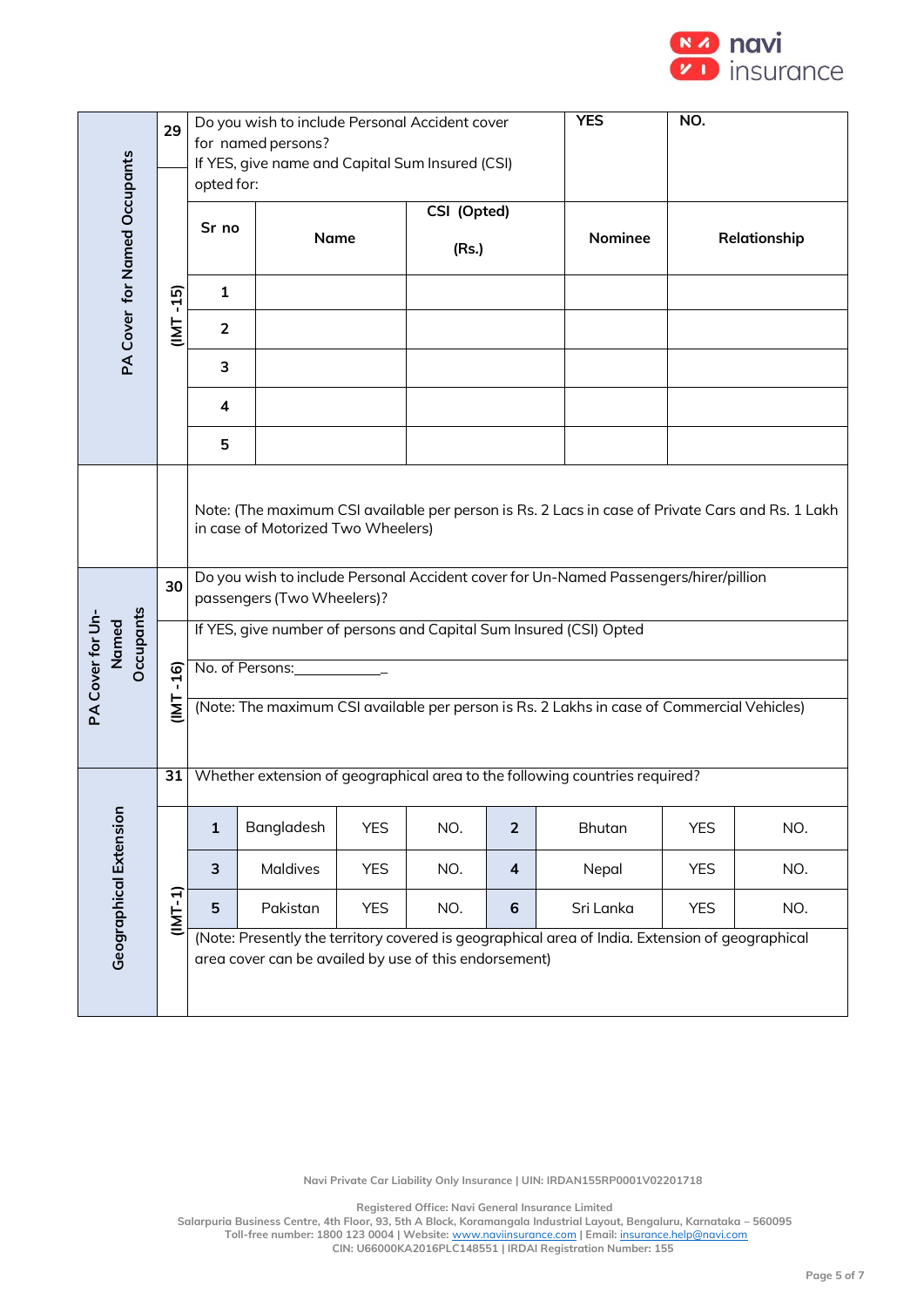

|    |                            |                                                                     | C. Questions that are elicited for information and data collection purposes |                      |  |                |                           |               |           |                    |             |
|----|----------------------------|---------------------------------------------------------------------|-----------------------------------------------------------------------------|----------------------|--|----------------|---------------------------|---------------|-----------|--------------------|-------------|
|    | 32                         | <b>Previous History:</b>                                            |                                                                             |                      |  |                |                           |               |           |                    |             |
|    |                            |                                                                     | a. Date of purchase of the vehicle by the                                   |                      |  | DD             | <b>MM</b>                 | <b>YR</b>     |           |                    |             |
|    |                            |                                                                     | Proposer:                                                                   |                      |  |                |                           |               |           |                    |             |
|    |                            |                                                                     | <b>b.</b> Whether the vehicle was new or second hand at the                 |                      |  |                | <b>NEW</b>                |               |           | <b>SECOND HAND</b> |             |
|    |                            |                                                                     | time of purchase?                                                           |                      |  |                |                           |               |           |                    |             |
|    |                            | c. Will the vehicle be used exclusively for                         |                                                                             |                      |  |                |                           |               |           |                    |             |
|    |                            |                                                                     | (i) Private, Social, Domestic, Pleasure & Professional                      |                      |  |                | <b>YES</b>                | NO.           |           |                    |             |
|    |                            | Purpose?                                                            |                                                                             |                      |  |                |                           |               |           |                    |             |
|    |                            |                                                                     | (ii) Carriage of goods other than samples or<br>personal luggage?           |                      |  |                | <b>YES</b>                | NO.           |           |                    |             |
|    |                            | d. Is the vehicle in good condition?                                |                                                                             |                      |  |                | <b>YES</b>                | NO.           |           |                    |             |
|    | If NO, please give details |                                                                     |                                                                             |                      |  |                |                           |               |           |                    |             |
|    |                            | e. Name and Address of the previous                                 |                                                                             |                      |  |                |                           |               |           |                    |             |
|    |                            |                                                                     | insurance company:                                                          |                      |  |                |                           |               |           |                    |             |
|    |                            | f. Previous policy number:                                          |                                                                             |                      |  |                |                           |               |           |                    |             |
|    |                            |                                                                     | g. Period of Insurance                                                      | From                 |  |                | To                        |               |           |                    |             |
|    |                            |                                                                     | h. Claims lodged during the preceding 3 years                               |                      |  |                |                           |               |           |                    |             |
|    |                            |                                                                     | <b>YEAR</b>                                                                 | <b>NO. OF CLAIMS</b> |  |                | <b>CLAIM AMOUNT (Rs.)</b> |               |           |                    |             |
|    |                            |                                                                     |                                                                             |                      |  |                |                           |               |           |                    |             |
|    |                            |                                                                     |                                                                             |                      |  |                |                           |               |           |                    |             |
|    |                            |                                                                     |                                                                             |                      |  |                |                           |               |           |                    |             |
|    | $\overline{33}$            |                                                                     | <b>Details of Driver:</b>                                                   |                      |  |                |                           |               |           |                    |             |
|    |                            | Age [ In Years]<br>Age and Date of Birth of the Owner               |                                                                             |                      |  |                | Date of Birth             |               |           |                    |             |
| α. |                            |                                                                     |                                                                             |                      |  | DD             | <b>MM</b>                 |               |           | <b>YEAR</b>        |             |
|    |                            | b.                                                                  | Age and Date of Birth of the Owner                                          |                      |  | Age [ In Years |                           | Date of Birth |           |                    |             |
|    |                            |                                                                     |                                                                             |                      |  |                | <b>DD</b>                 | <b>MM</b>     |           |                    | <b>YEAR</b> |
|    |                            | Does the driver suffer from defective vision or<br>c.<br>hearing or |                                                                             |                      |  | <b>YES</b>     |                           |               | <b>NO</b> |                    |             |
|    |                            |                                                                     | any physical infirmity?                                                     |                      |  |                |                           |               |           |                    |             |
|    |                            |                                                                     | If 'YES', please give details of such infirmity                             |                      |  |                |                           |               |           |                    |             |

**Registered Office: Navi General Insurance Limited**

**Salarpuria Business Centre, 4th Floor, 93, 5th A Block, Koramangala Industrial Layout, Bengaluru, Karnataka – 560095 Toll-free number: 1800 123 0004 | Website:** [www.naviinsurance.com](http://www.naviinsurance.com/) **| Email:** [insurance.help@navi.com](mailto:insurance.help@navi.com)

**CIN: U66000KA2016PLC148551 | IRDAI Registration Number: 155**